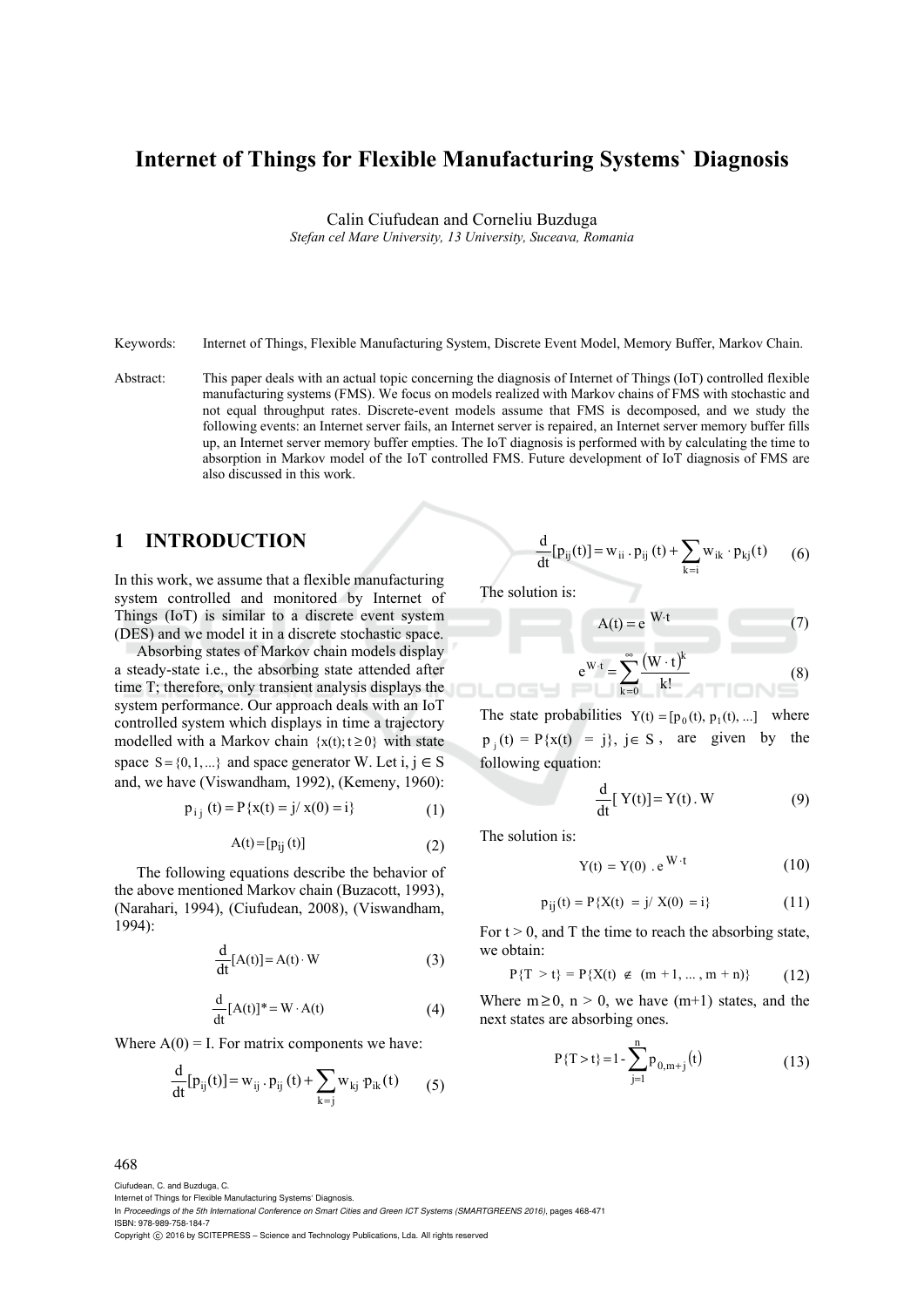Then time interval T may be displayed by:

$$
F_T(t) = \sum_{j=1}^{n} p_{0,m+j}(t)
$$
 (14)

Where  $p_{0,m_{+i}}(t)$  is given by equation (3) (Ciufudean, 2008), (Viswandham, 1994), (Dallery, 1992).

### **2 THE MODEL FOR IOT DIAGNOSIS OF FMS**

The basic cell of the IoT system diagnosis of a FMS consists of a computer e.g. server connected to Internet,  $S_i$  with memory buffer and its downstream machine from the FMS. In figure 1 we depicted the Markov chain model of the one of the n identical cells of our model for IoT control and diagnosis of a FMS, where n represents the number of servers necessary to control the FMS (Ciufudean, 2008).



Figure 1: The basic model of Markov chain for IoT diagnosis.

The meaning of the cell depicted in figure 1 is that the server  $S_i$  is in state 0 when there is no information to process, and there is the transfer of the information to/from machines of FMS. In state 1, we process information, and a deadlock occurs in state 2. Information bits transfer rate is  $\lambda_i$  and the servers processing rate of information bits is  $\mu_i$ . The Markov chain model for IoT diagnosis of FMS is depicted in figure 2.



Figure 2: Markov chain model for IoT diagnosis of FMS.

Here T is the time elapses until deadlock occurs, and deadlock is a probability  $Da_T(t) = p_{02}(t)$ . In order to determine  $p_{02}(t)$  we will use the generator W of the above depicted Markov chain:

$$
W = \begin{bmatrix} -\lambda_i & \lambda_i & 0 \\ \mu_i & -(\lambda_i + \mu_i) & \lambda_i \\ 0 & 0 & 0 \end{bmatrix}
$$
 (15)

From equation (6) we have the probability  $p_{02}(t)$ :

$$
\frac{d}{dt} p_{02}(t) = w_{00} \cdot p_{02}(t) + w_{01} \cdot p_{12}(t) + w_{02} \cdot p_{22}(t) \qquad (16)
$$

But we also have  $w_{02} = 0$ , and therefore:

$$
\frac{d}{dt} p_{02}(t) = -\lambda_i \cdot p_{02}(t) + \lambda_i \cdot p_{12}(t)
$$
 (17)

Similar, for  $p_{12}(t)$  we have:

$$
\frac{d}{dt}p_{12}(t) = w_{10} \cdot p_{02}(t) + w_{11} \cdot p_{12}(t) + w_{12} \cdot p_{22}(t) \quad (18)
$$

And  $p_{22} (t) = 1$ , and therefore:

$$
\frac{d}{dt} p_{12}(t) = -\mu_i \cdot p_{02}(t) - (\lambda_i + \mu_i) \cdot p_{12}(t) + \lambda_i \tag{19}
$$

Where  $p_{ii}(s)$  is the Laplace transform of  $p_{ii}(t)$ :

$$
sp_{02}(s) = -\lambda_{i} p_{02}(s) + \lambda_{i} p_{12}(s)
$$
 (20)

$$
sp_{12}(s) = \mu_1 p_{02}(s) - (\lambda_1 + \mu_1) \cdot p_{12}(s) + \frac{\lambda_1}{s}
$$
 (21)

Equations (20) and (21) determine:

oLo

$$
p_{02}(s) = \frac{\lambda_i^2}{s[s^2 + s(2\lambda_i + \mu_i) + \lambda_i^2]}
$$
 (22)

And equations (22) have as solution the probability  $p_{02}(t)$ :

$$
p_{02}(t) = A + B \cdot e^{-at} + C \cdot e^{-bt}
$$
 (23)

Where, a, b, A, B, C are [2, 3]:

$$
a = \frac{2\lambda_i + \mu_i + \sqrt{\mu_i^2 + 4\lambda_i\mu_i}}{2}
$$
 (24)

$$
b = \frac{2\lambda_i + \mu_i - \sqrt{\mu_i^2 + 4\lambda_i\mu_i}}{2}
$$
 (25)

$$
A = \frac{\lambda_i}{ab}; B = \frac{\lambda_i (b - 2a)}{ab(b - a)}; C = \frac{\lambda_i}{b(b - a)}
$$
(26)

## **3 THE EVENTS OF MEMORY BUFFERS**

For components manufactured in FMS, the transition from one event to next event depends on current state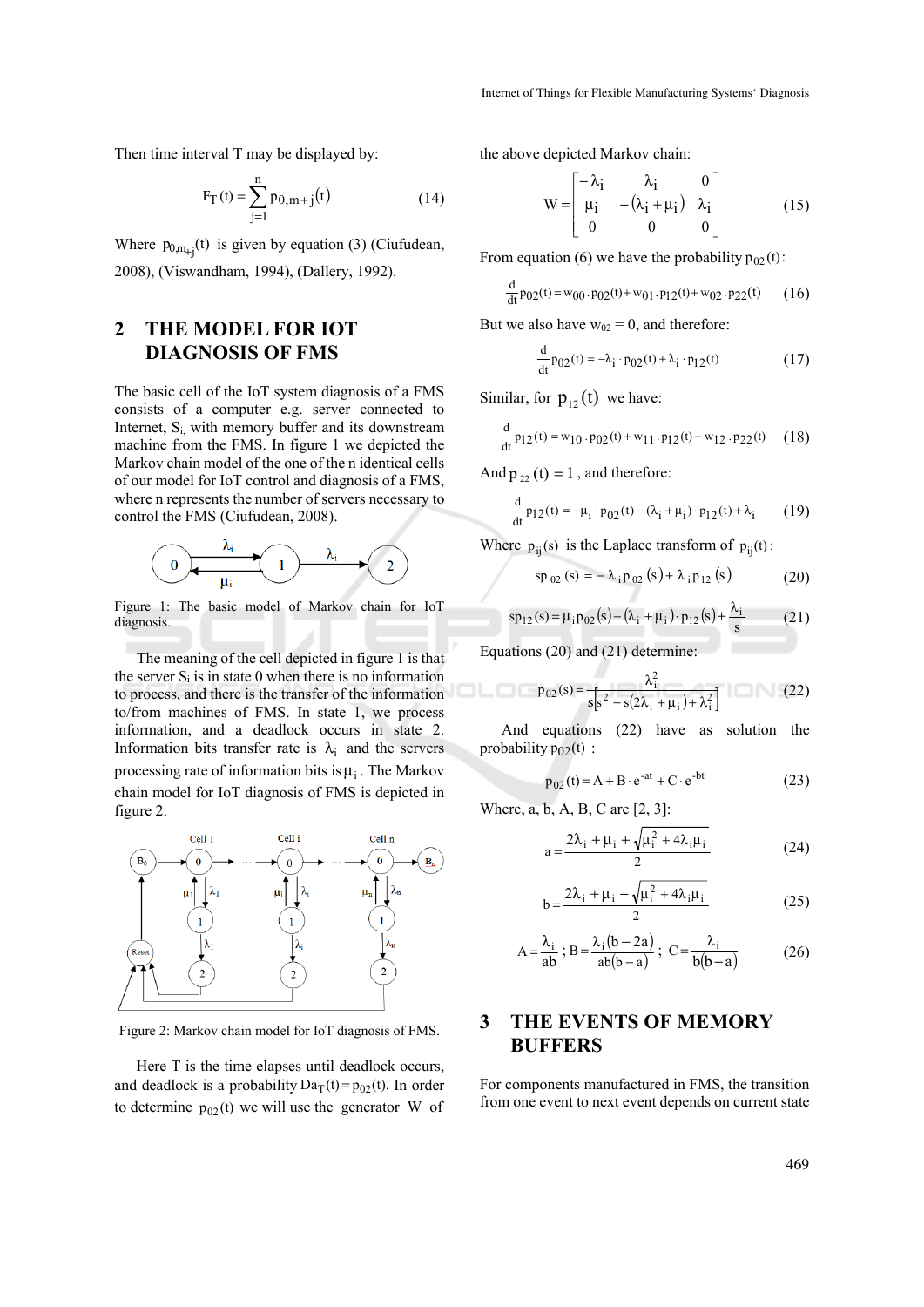and on the generator W of the FMS. So, we may say that in a FMS controlled by IoT deadlocks have mainly two possibilities of diagnosis: a blocked server empties its memory or information less (e.g. empty server) commands its downstream machine. Therefore the events dynamic is determined by information which flow both way from  $S_i$  to the downstream machine. We consider a FMS controlled by servers  $S_{i-1}$ ,  $S_i$  and  $S_{i+1}$ , and the memory buffers  $B_i$ .  $_1$  and  $B_i$ .

We assume that an event occurs at time t and let TA be the apparent time of the next event. We have:

 $\mu_i$  is the information processing speed (bitsunit/time-unit) of server  $S_i$ ,  $i = 1, \dots, n$ .

$$
S(i, t) = \begin{cases} 1, \text{ if server} & S_i \text{ is functional} \\ 0, \text{ if } S_i \text{ is under repair} \end{cases}
$$
  

$$
B(j,t) = \begin{cases} 0, \text{ if buffer B } j \text{ is fully} \\ 2, \text{ if buffer B } j \text{ is full} \\ 1, \text{ otherwise state} \end{cases}
$$
  

$$
BEj(t) = \begin{cases} 1, \text{ if B } j \text{ implies at time } t \\ 0, \text{ otherwise} \end{cases}
$$

 $T_{1i}(t)$  Time necessary to store information in B<sub>i</sub>

 $T_{2i}(t)$  Time necessary to deliver information from  $B_i$ 

We have the following scenarios:

First scenario: server  $S_{i+1}$  is faster than  $S_{i-1}$ . This is modeled in figure 3 and we have (Ciufudean, 2008), (Viswandham, 1994), (Dallery, 1992):

$$
(T_{21} > T_{1,i-1} + \frac{1}{\mu_i}) \cap (\mu_{i+1} > \mu_{i-1})
$$
 (27)



Figure 3: Dynamic of servers when  $S_{i+1}$  is faster than  $S_{i-1}$ .

In figure 3 and 4 we depicted with continuous line server data processing and with arrows we depicted data flow (Ciufudean, 2008), (Viswandham, 1994), (Dallery, 1992). Intervals blank mark the idle processing time due to blockage/repair of servers.

Memory buffer  $B_i$  empties from full memory. The end of processing time of the  $(N_i+1)$  bits on server  $S_i$  is greater than the time when memory  $B_i$  empties. The dual case is for the first  $N_i$  bits. Therefore we have (Martinelli, 2001):

$$
t + T_{2i} + \frac{N_i}{\mu_{i+1}} < t + T_{1,i-1} + \frac{N_i}{\mu_{i-1}} + \frac{1}{\mu_i}
$$
 (28)

and

$$
TA = t + T_{2i} + \frac{N_i - 1}{\mu_{i+1}} \ge t + T_{1, i-1} + \frac{N_i - 1}{\mu_{i-1}} + \frac{1}{\mu_i}
$$
 (29)

For Bi equations (27) and (28) estimate the bits to next event:

$$
N_{i} = 1 + Int \left\{ \frac{T_{2i} - T_{1,i-1} - \frac{1}{\mu_{i}}}{\frac{1}{\mu_{i-1}} - \frac{1}{\mu_{i+1}}} \right\}
$$
(30)

Another scenario studied here is dual to first discuss: server  $M_{i-1}$  process data faster than server  $S_{i+1}$  and the empty server Si fills its memory buffer Bi (Di Benedetto, 2001), (Harrell, 2014), (Dolin, 2015), (Storey, 2014). After that, server  $S_{i-1}$  processes  $N_{i-1}$ bits, and blockage is modeled in figure 4.

$$
\left(T_{2i} > T_{1,i-1} + \frac{1}{\mu_i}\right) \cap (\mu_{i-1} > \mu_{i+1})
$$
\n(31)



Figure 4: Dynamic of servers when  $S_{i-1}$  is faster than  $S_{i+1}$ .

Figure 4 shows that arrival time of  $(N_{i-1}+1)$  bits at buffer Bi-1 is less than the processing time of server S<sub>i</sub>. The dual case holds for the first N<sub>i-1</sub> bits (Vermesan, 2014), (Ciufudean, 2009), (Ciufudean, 2007), (Ciufudean, 2006). Therefore we have:

$$
t + T_{2i} + \frac{N_{i-1} - 1}{\mu_{i+1}} > t + T_{1,i-1} + \frac{N_{i-1}}{\mu_{i-1}}
$$
(32)

and

$$
TA = t + T_{2i} + \frac{N_{i-1} - 1}{\mu_{i+1}} \le t + T_{1, i-1} + \frac{N_{i-1} - 1}{\mu_{i-1}} \tag{33}
$$